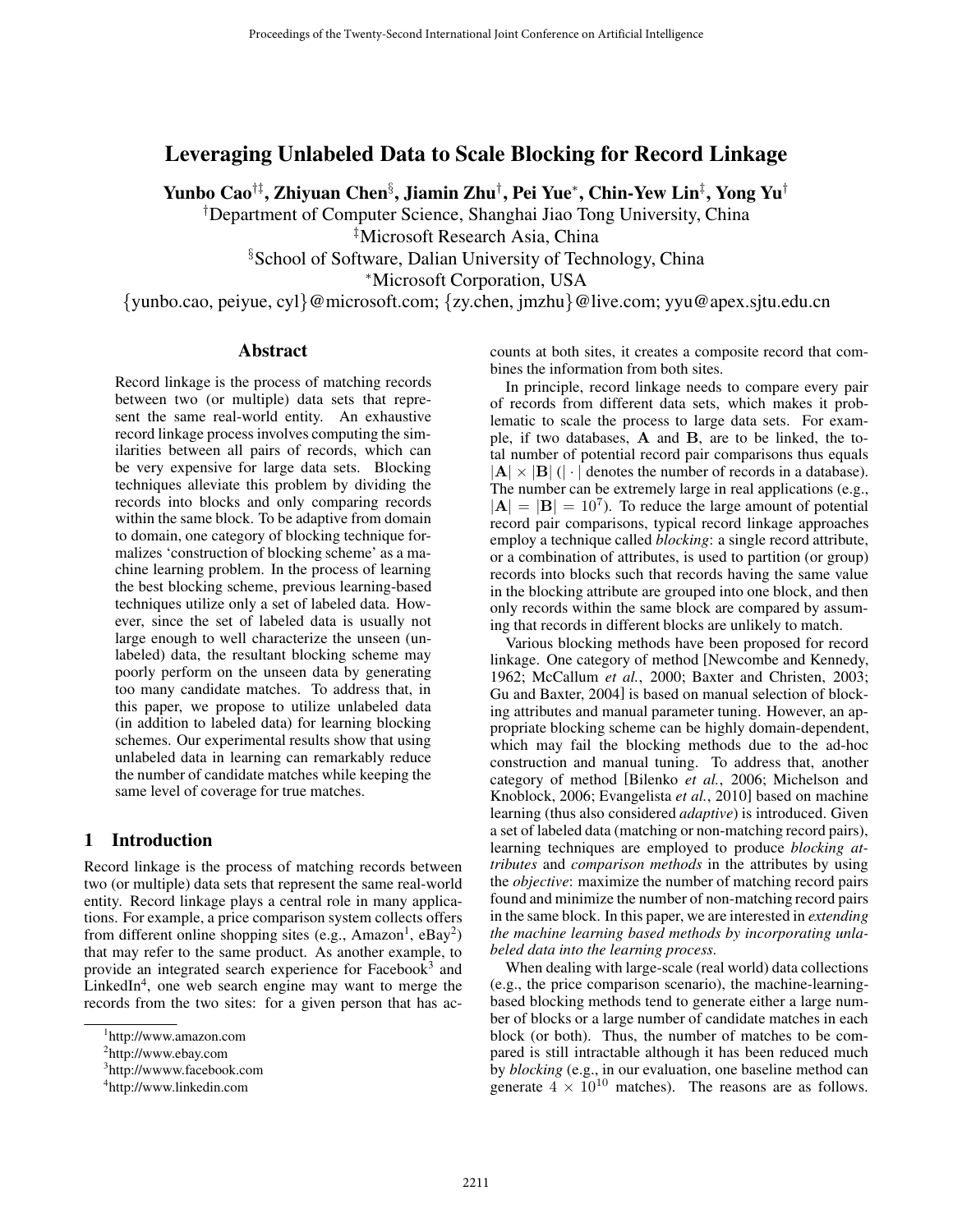First, as labeled data is usually expensive to obtain in terms of either human effort or time, the size of labeled data cannot be large enough to well characterize unseen data within concerned domains. Second, blocking schemes learned from labeled data try to accommodate the labeled data as much as possible. Therefore, one blocking scheme working best for labeled data may not work well for unlabeled data in the same domain. For example, *blocking product offers by brands* may work well for a labeled data in which each brand only has one product (and multiple offers for the product), but cannot work well for a large amount of unseen data as one brand can provide hundreds (or even thousands) of products.

To address the above issue, we propose to incorporate unlabeled data into the learning process as well by introducing a new *objective* function. Specifically, the new objective differs from the one used in previous work [Bilenko *et al.*, 2006; Michelson and Knoblock, 2006; Evangelista *et al.*, 2010] in that it considers an additional factor of minimizing the number of candidate matches (of records) in unlabeled data. Due to its large scale, it is impractical (or even infeasible) to take into account all unlabeled data in the learning process. To address that, we then propose an ensemble method which is on the basis of a combinative use of a series of subsets of unlabeled data. Each subset is randomly sampled from the unlabeled data such that its size is much smaller than that of the original set. With the ensemble method, we are then able to make use of unlabeled data efficiently and effectively.

The contributions of this paper can be summarized as follows. (a) We propose to *use unlabeled data to help the learning about blocking schemes*. Although the concept of using unlabeled data has been explored much in the field of machine learning, none of previous work studies its use for blocking. (b) We design an algorithm for effectively and efficiently utilizing unlabeled data by *sampling the data*. (c) We empirically verify the correctness of the proposal in a large scale within a price comparison scenario.

# 2 Our Proposal

#### 2.1 Blocking Scheme

Our learning-based method for blocking is about learning one best *blocking scheme* from both labeled data and unlabeled data. In the following, we introduce our definition for *blocking scheme*.

Following [Bilenko *et al.*, 2006; Michelson and Knoblock, 2006], we base our definition for *blocking scheme* on a set of predicates, referred to as *blocking predicates*.

Definition A *blocking predicate* is a pair of <*blocking attribute*, *comparison method*>. Thus, if we have t blocking attributes and d comparison methods, we will have  $t \times d$  possible blocking predicates.

Using product offers as an example, an attribute can be '*name*', '*part number*', '*category*', etc. And a comparison method can be '*exact match*', '*same 1st three tokens*', etc. For example, one blocking predicate, <*part number*, *exact match*>, means that two records are grouped into the same block if they share *exactly same part number*.

Definition A *blocking scheme* is a disjunction of conjunctions of blocking predicates.

An example *blocking scheme* can be like (<*name, same 1st three tokens*<sup>&</sup>gt; <sup>∧</sup> <sup>&</sup>lt;*brand, exact match*>)<sup>∨</sup> <sup>&</sup>lt;*part number, exact match*>, which consists of two conjunctions.

In the following subsection, we introduce our formalization for the problem of learning a blocking scheme on the basis of both labeled data and unlabeled data.

#### 2.2 Problem Formalization

Following the standard machine learning setup, we denote the input and output spaces by  $X$  and  $Y$ , then formulate our task as learning a hypothesis function  $h : \mathcal{X} \to \mathcal{Y}$  to predict a **y** when given **x**. In this setup, **x** represents a record consisting of m attributes. **y** represents the true object (or entity) identifier for **x**. h is uniquely determined by a *blocking scheme*  $P$  (a disjunction of conjunctions), and thus is also denoted as  $h_P$ . Given two records  $\mathbf{x}_1$  and  $\mathbf{x}_2$ ,  $h_P(\mathbf{x}_1) = h_P(\mathbf{x}_2)$  if and only if  $x_1$  and  $x_2$  are grouped into the same block (namely, they are linked to the same true object).

In our learning scenario, we assume that the training set consists of two subsets:  $\mathbf{D} = \mathbf{D}_L \cup \mathbf{D}_U$ , where  $\mathbf{D}_L = \{\mathbf{x}_L\}_{L=1}^U$  and  $\mathbf{D}_{U} = \{\mathbf{x}_L\}_{L=1}^U$  in real applications usu- ${x_i, y_i}_{i=1}^l$  and  $\mathbf{D}_U = {\mathbf{x}_j}_{j=l+1}^{l+u}$ . In real applications, usually  $u \gg l$ . We also denote  ${\mathbf x}_i\}_{i=1}^l$  by  ${\mathbf D}_{L}^{\mathcal{X}}$ .<br>The goal of the learning problem is to find

The goal of the learning problem is to find the best hypothesis function  $h_P$  such that

- G1) minimize the number of the candidate matches in  $D_L$ ,
- G2) minimize the number of the candidate matches in  $D_U$ ,
- G3) maximize the number of the true matches in the candidate set generated from  $D_L$ .

Formally, the goal can be expressed as the following objective function:

$$
\arg\min_{hp} \qquad \text{cost}(\mathbf{D}_L^x, P) + \alpha \cdot \text{cost}(\mathbf{D}_U, P) \tag{1a}
$$

subject to 
$$
cov(D_L, P) > 1 - \epsilon \qquad (1b)
$$

where  $cost(*, *)$  and  $cov(*, *)$  are two functions defined as follows:

$$
cost(\mathbf{A}, p) = \sum_{\mathbf{x} \in \mathbf{A}, \mathbf{x}' \in \mathbf{A}, \mathbf{x} \neq \mathbf{x}'} \frac{I[h_p(\mathbf{x}) = h_p(\mathbf{x}')]}{|\mathbf{A}|(|\mathbf{A}| - 1)} \tag{2}
$$

$$
cov(\mathbf{Z}, p) = \sum_{(\mathbf{x}, \mathbf{y}) \in \mathbf{Z}, (\mathbf{x}', \mathbf{y}') \in \mathbf{Z}} \frac{I[h_p(\mathbf{x}) = h_p(\mathbf{x}'), \mathbf{y} = \mathbf{y}']}{2M(\mathbf{Z})}
$$
(3)

where **A** is a set of records without labels, **Z** is a set of records with labels, and  $p$  is a blocking scheme.  $M(\mathbf{Z})$ is the number of true matches in  $Z$ , and  $I$ [.] is an indicator function that equals to one if the condition holds and zero otherwise. The first term and the second term in equation (1a) correspond to G1 and G2, and the constraint (1b) corresponds to G3.  $\epsilon$  is a small value indicating that up to  $\epsilon$  true matches may remain uncovered, thus accommodating noise and particularly difficult true matches. And the parameter  $\alpha$  is used to control the effect of the unlabeled data  $D_U$ . If  $\alpha$  is set to 0.0, the objective function is reduced to the objective used in [Bilenko *et al.*, 2006; Michelson and Knoblock, 2006] where only labeled data is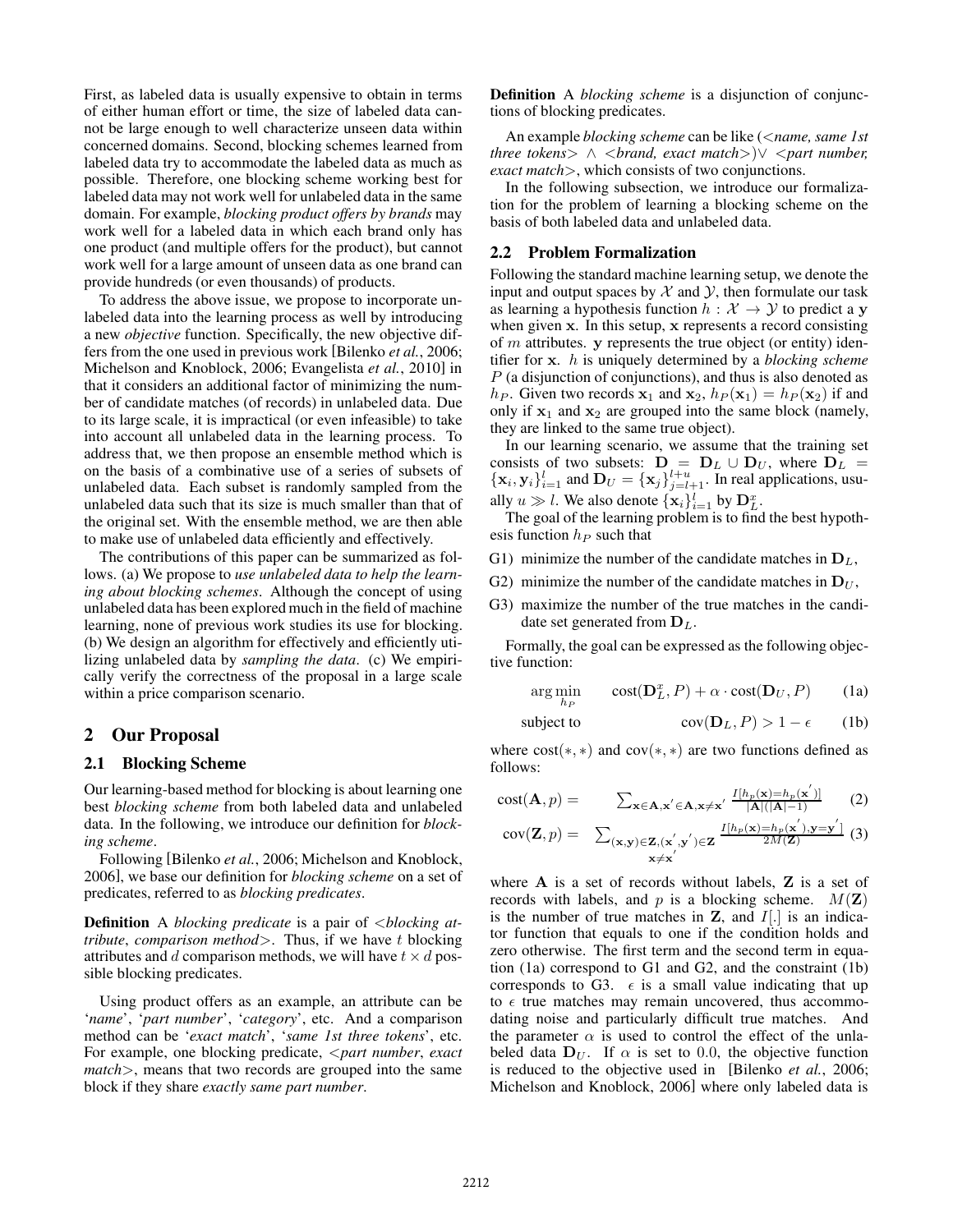used in the process of learning *blocking scheme* P. And  $\alpha = 1.0$  means that we treat labeled data and unlabeled data equally.

Linking to the metrics *reduction ratio* and *pairs completeness* [Elfeky *et al.*, 2002], minimizing the two terms in equation (1a) is equivalent to maximizing the *reduction ratios* calculated with  $D_L$  and  $D_u$  respectively. And the constraint assures that the *pairs completeness* is above a threshold  $(1-\epsilon)$ .

The size of  $D_U$  can be rather large in real applications. For example, our evaluation set regarding a price comparison scenario includes about 29 million product offers. On one hand, the large number demonstrates the necessity of leveraging unlabeled data in learning since a small amount of labeled data cannot characterize the data well. On the other hard, it presents a challenge for fully utilizing it. As will be elaborated later, the process of learning the best blocking scheme with the above objective function involves multiple passes of the data. This is also true for the algorithms introduced in [Bilenko *et al.*, 2006; Michelson and Knoblock, 2006]. Thus, it cannot be practical to include all unlabeled data into the learning process. Instead, we propose to make use of sampling techniques to deal with the dilemma. Specifically, we first construct s subsets  $\{D_U^i\}_{i=1}^s$  by randomly sam-<br>pling records from  $D_U$ . By controlling the sampling rate, we pling records from  $D_U$ . By controlling the sampling rate, we can assure that  $|\mathbf{D}_{U}^{i}| \ll |\mathbf{D}_{U}|$  ( $1 \leq i \leq s$ ). Then, we approx-<br>imate the second term of equation (1a) with the following imate the second term of equation (1a) with the following value:

$$
\alpha \cdot f(\{\text{cost}_i\}_{i=1}^s) \tag{4}
$$

where  $f(\cdot)$  is an aggregation function that returns a single value from a collection of input values. And cost, is calcuvalue from a collection of input values. And  $cost_i$  is calculated as,

$$
cost_i = cost(D_U^i, P)
$$
 (5)

In our context, the aggregation function can be average and max. Specifically,

$$
f_{avg}(\{\text{cost}_i\}_{i=1}^s) = \frac{1}{s} \cdot \sum_{i=1}^s \text{cost}_i \tag{6}
$$

$$
f_{max}(\{\text{cost}_i\}_{i=1}^s) = \max_{i=1}^s \text{cost}_i \tag{7}
$$

By average, we examine every sample subset and treat them equally. In contrast, by  $max$ , we care about only the worse case, the subset generating most candidate matches.

#### 2.3 Algorithm

The objective defined in Section 2.2 can be mapped to the classical *set cover problem* [Karp, 1972]. Specifically, applying each conjunction of *blocking predicates* to the data  $D_L^x$ can form a subset which includes all the matches in the block satisfying the conjunction. Then the constraint (1b) in the objective function can be translated as: Given multiple subsets of  $\mathbf{D}_L^x$  (with each being determined by one conjunction in the blocking scheme) as inputs select a number of these subsets blocking scheme) as inputs, select a number of these subsets so that the selected sets contain almost all the elements of a set formed by all the matches in  $D_L$ . The process of selecting subsets needs to assure that equation (1a) is minimized.

As the set cover problem is NP-hard, we have to use greedy algorithms to find an approximate solution. Particulary, Algorithm 1 Modified Sequential Covering Algorithm

- 1: **Input**: Training set  $D = D_L \cup D_U$ , Set of blocking predicates  $\{p_i\}$ Number of sample subsets s 2:  $P^* \leftarrow \emptyset$ ;
- 3:  $\mathbf{D}^{\prime} = \mathbf{D}_L$ ;
- 4: for  $i = 1$  to s do
- $D_U^i =$  RANDOM-SAMPLING( $D_U$ ); 5:
- $\mathbf{D}^{'} = \mathbf{D}^{'} \cup \mathbf{D}_{II}^{i};$ 6:
- $7:$  end for
- 8: repeat
- $conj = LEARN-ONE-CONJUNCTION(D', \{p_i\});$  $9:$
- If *conj* covers any conjunction in  $P^*$ , remove these  $10:$ covered conjunctions from  $P^*$ ;
- $P^* = P^* \cup conj;$  $11:$
- $\mathbf{D}' \leftarrow \mathbf{D}' \{\text{examples covered by } conj \};$  $12:$
- 13: until the constraint (1b) is satisfied
- 14: **return** the set of conjunctions  $P^*$

we utilize a modified version of sequential covering algorithm (MSCA, algorithm 1) [Michelson and Knoblock, 2006; Mitchell, 1997].

Within the main loop (line 8-13), MSCA forms a disjunction by learning a series of conjunctions of blocking predicates with the function LEARN-ONE-CONJUNCTION (detailed in algorithm 2). At each iteration, after a conjunction is learned, the examples (or records) covered by the conjunction are removed from the training data **D**<sup>'</sup>. The loop stops with the constraint (1b) satisfied to accommodate noise and particularly difficult true matches. MCSA learns conjunctions independently of each other since LEARN-ONE-CONJUNCTION does not take into consideration any previously learned conjunctions. Therefore, there is the possibility that the set of records covered by one rule is the subset of the records covered by the other rule. For that case, MCSA removes the first rule (line 10).

Algorithm 1 differs from [Michelson and Knoblock, 2006] in that the unlabeled data  $D_U$  is incorporated into the learning process as well. The incorporation is enabled by approximating  $D_U$  with its randomly sampled subsets (line 3-7).

Algorithm 2 presents the implementation of LEARN-ONE-CONJUNCTION. LEARN-ONE-CONJUNCTION uses a greedy and general-to-specific beam search. Generalto-specific beam search makes each conjunction as restrictive as possible because at each iteration it adds only one new *blocking predicate p* to the best conjunction  $c^*$ . Although any individual conjunction learned by general-to-specific beam search might only have a minimum coverage  $\sigma$  (line 7), the final disjunction  $P^*$  will combine all the conjunctions to increase the coverage. Thus, the goal of each LEARN-ONE-CONJUNCTION is to learn a conjunction that minimizes the objective (1a) as much as it can, so when the conjunction is disjoined with others, it contributes as few false-positive candidate matches to the final candidate set as possible. In the objective (1a), we take into account the effect of the conjunction on the unlabeled data  $\mathbf{D}'_U$  as well (line 13). That is, both the number of candidate matches for  $D'_L$  and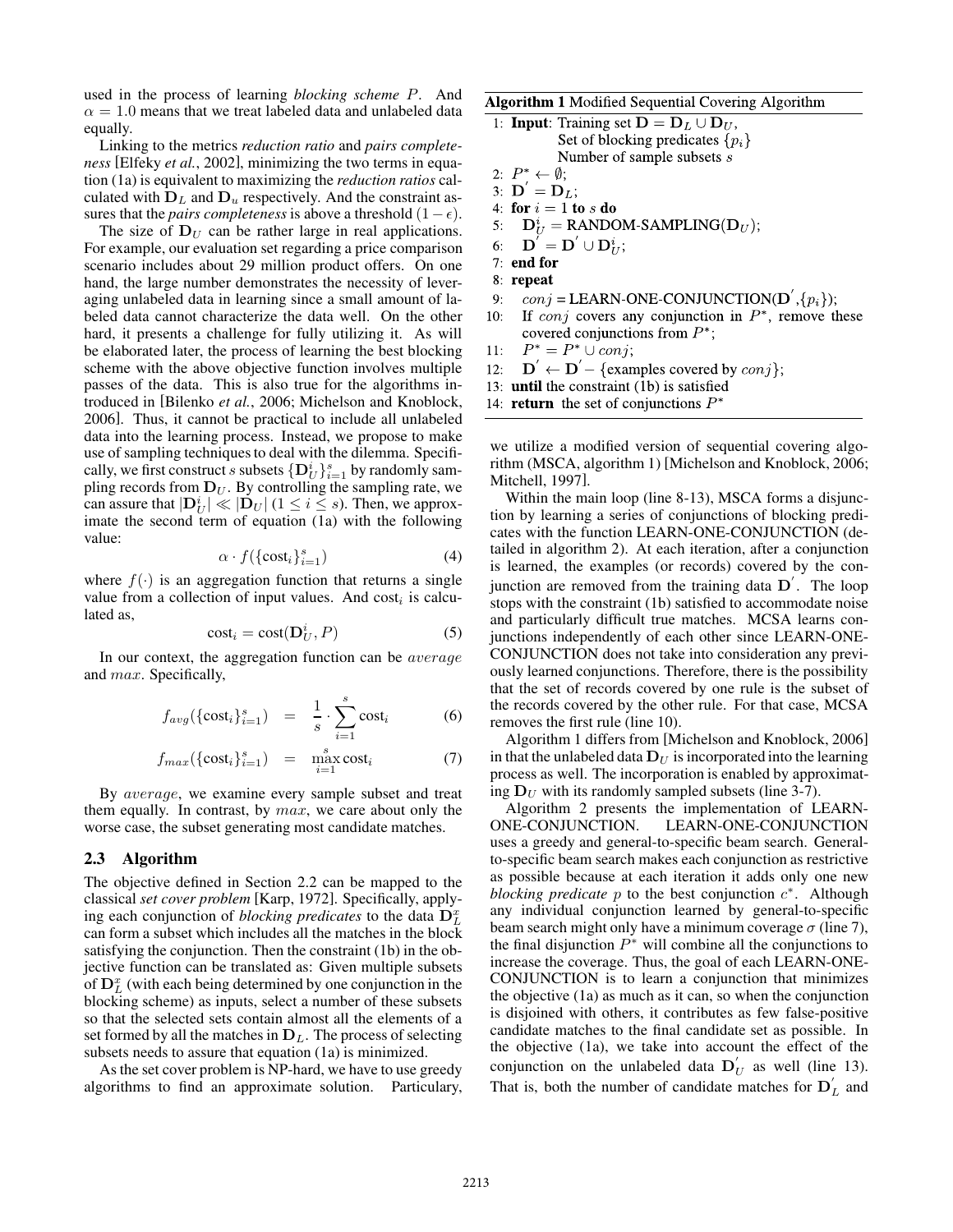#### Algorithm 2 LEARN-ONE-CONJUNCTION

1: **Input:** Training set  $\mathbf{D}'$ , Set of blocking predicates  $\{p_i\}$ A coverage threshold parameter  $\sigma$ A precision threshold parameter  $\tau$ A parameter for beam search  $k$ 2:  $c^* \leftarrow \text{null}; C \leftarrow \{p_i\};$ 3: repeat 4:  $C' = \emptyset$ ;<br>5. for all c 5: for all  $c \in C$  do 6: **for all**  $p \in \{p_i\}$  **do**<br>7: **if**  $cov(D', c \wedge p)$ 7: **if**  $cov(D', c \wedge p) < \sigma$  then<br>8. **continue** 8: continue; 9: end if  $10:$  $\stackrel{\cdots}{\leftarrow} c \wedge p;$ 11:  $C' = C' \cup \{c'\};$ <br>
12: **Demove any**  $c'$  then 12: Remove any c' that are duplicates from  $C'$ ; 13: **if**  $\text{cost}(\mathbf{D}'_L, c') + \alpha \cdot \text{cost}(\mathbf{D}'_U, c') < \text{cost}(\mathbf{D}'_L, c^*) + \alpha \cdot \text{cost}(\mathbf{D}'_L, c') < \text{cost}(\mathbf{D}'_L, c^*)$  $\alpha \cdot \text{cost}(\overrightarrow{\mathbf{D}_{U}}, c^{*}) \text{ precision}(c') > \tau \text{ then}$ 14:  $c^* \leftarrow c';$ 15: end if 16: end for 17: end for 18:  $C \leftarrow$  best k members of  $C'$ ; 19: **until**  $C$  is empty 20: return c<sup>∗</sup>

that for  $\mathbf{D}_{U}^{'}$  are minimized. In contrast, previous work<br>[Bilenko *et al.* 2006: Michelson and Knoblock 2006: [Bilenko *et al.*, 2006; Michelson and Knoblock, 2006; Evangelista *et al.*, 2010] only considers the first term.

The coverage threshold,  $\sigma$ , is used to control how aggressive the algorithm is to claim uncovered labeled data. Michelson and Knoblock [2006] set it to 0.5, which means that any learned conjunction has to cover at least 50% of uncovered labeled data. However, our experience shows that, for price comparison application, none of single conjunctions can cover more than 30% labeled data. Thus, we set  $\sigma$  to 0.2, instead. When  $\sigma$  is smaller, minimizing the objective (1a) may have a higher probability of returning a highly inaccurate blocking predicate (not addressed in [Michelson and Knoblock, 2006]). To deal with that, we thus introduce another condition (the second one in line 13) where precision is calculated on the basis of a development set. By varying the threshold  $\tau$ , we can also manage to balance between precision and recall of the resultant blocking scheme. Larger  $\tau$  enforces every conjunction to be highly accurate and thus gives a high precision of the final blocking scheme, but it lowers recall as it restricts the space of candidate conjunctions; vise versa. For the formal definitions on precision and recall, please refer to Section 3.1.

## 3 Empirical Evaluation

## 3.1 Experiment Setup

Dataset. We made use of a data collection from a commercial search engine (SE) which provides a function for price comparison in addition to its basic functions for web pages/images/videos search. To help users compare product offers (the things including price information) from different sites, the SE has to link them to right products. We compared our proposal with previous work within this scenario. The data collection (a subset of the data in the SE) includes about 29 million product offers, which covers 14 categories such as 'cameras & optics', 'movies', 'beauty & fragrance', 'toys', and etc. We denote it by RAW.

From RAW, 30,073 offers were randomly selected and then linked to their corresponding products by humans. In our experiments, we randomly separated the 30,073 offers into four folds. And then, we used two folds as training data (TR) for predicate scheme learning with given parameters (e.g, s, σ, and α), one fold as development data (DEV) for tuning the parameter  $\tau$  evaluating the precision of each individual conjunction (line 13 of algorithm 2), and one fold as test data (TST). Thus, compared to the entire data set RAW, the volume of the labeled data used for learning, TR and DEV, is rather small. As we will demonstrate later, only using TR and **DEV** is not enough. For algorithm 1, we sampled the s unlabeled data set from RAW.

Evaluation Metrics. We utilized both TST and RAW to to evaluate the performance of blocking methods. On TST, we adopted precision and recall, the metrics extensively used in record linkage and information retrieval. As shown in the following, they can be linked to the functions  $cov(*, *)$  and  $cost(*.*).$ 

$$
Precision(P) = \frac{2 \cdot M(\mathbf{D}_L) \cdot cov(\mathbf{D}_L, P)}{|\mathbf{D}_L^x| \cdot (|\mathbf{D}_L^x| - 1) \cdot cost(\mathbf{D}_L^x, P)}
$$
  
Recall(P) = cov( $\mathbf{D}_L, P$ )

On RAW, we made use of the metric Reduction Ratio  $(RR = 1 - \text{cost}(\text{RAW}, P))$  to evaluate how effective our proposal is in the sense of reducing the number of candidate matches. As be shown later, both the baseline method and our proposal can achieve a higher RR. However, we argue that, for real applications, even a small difference (99.8% vs. 99.9%) in  $RR$  is of great values. To illustrate the significance of the difference, we also reported the number of candidate matches (denoted by #Cands).

Other Configurations. The set of attributes for offers or products varies from category to category. In our experiments, we just picked up a subset of them which can be applied to more than one categories, and then used them as *blocking attributes*. The *blocking attributes* include 'name', 'brand', 'category', 'part number', 'GTIN', 'color', and 'gender'. As for 'comparison methods', we used 'exact match', 'case-insensitive match', 'same 1st two tokens', 'same 1st three tokens', 'same last token', 'same last two tokens', and 'same last three tokens'.

For the data sampling, to demonstrate the necessity of using multiple sample subsets, <sup>s</sup> was set to 1 or 10. And the sample size is 20,000, which is comparable to the size of the labeled data TR plus DEV. For the beam search, in order to consider as many good conjunctions as possible, k was set to 10. For the precision threshold  $\tau$ , we tried the values 0.0, 0.1,  $\cdots$ , 1.0.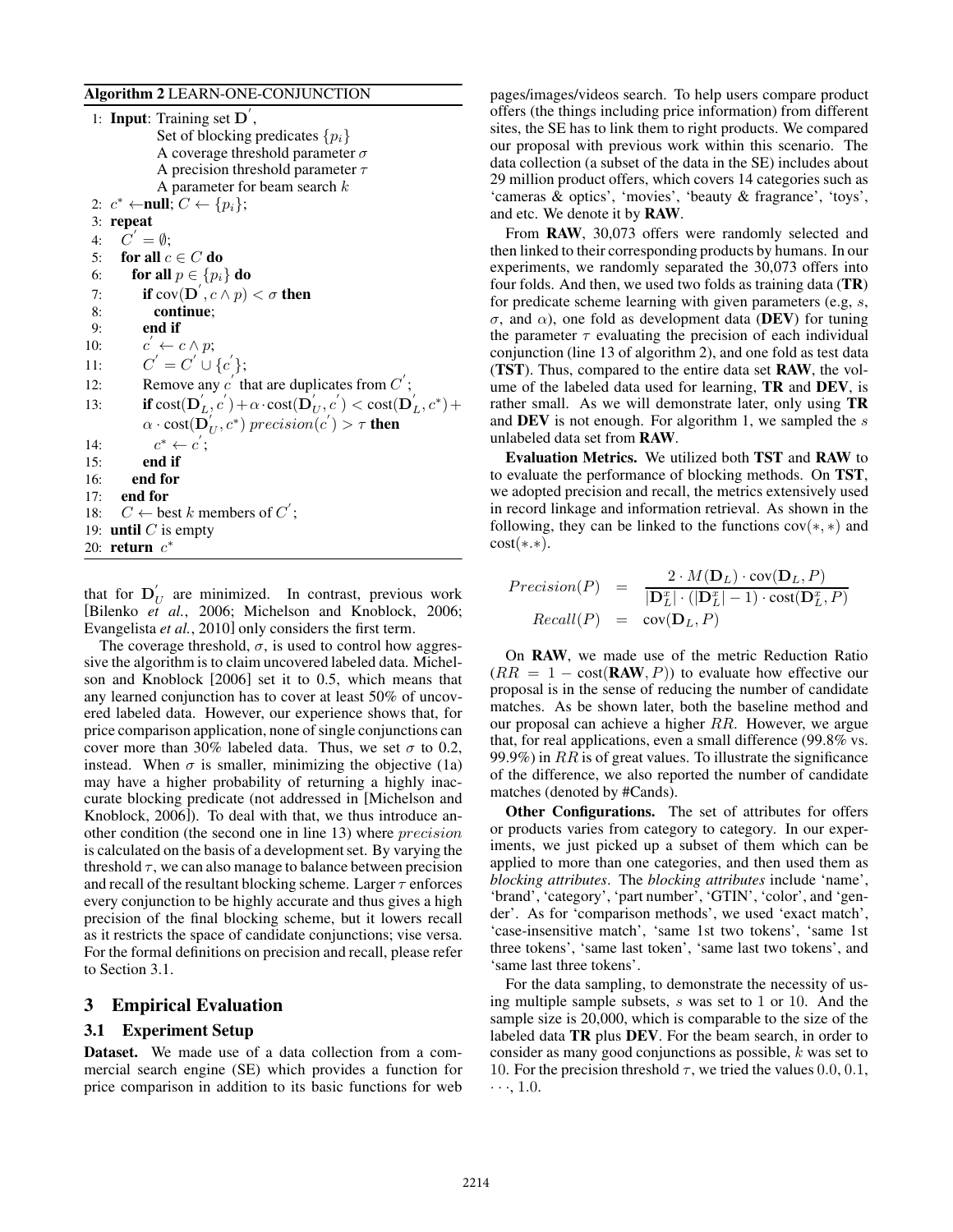

Figure 1: The blocking results when  $s = 10$ .

## 3.2 Results

Figure 1 presents the experimental results when  $s = 10$ . Specifically, Figure 1(a) show the precision-recall curves obtained with different values of  $\alpha$ . Each precision-recall curve is generated by varying the precision threshold  $\tau$ , where the blocking scheme with a bigger  $\tau$  has a higher precision and a lower recall (and vise versa). Thus, this result shows that *we can manage to control precision and recall by setting different values to* τ. We also see that our proposal of using unlabeled data ( $\alpha > 0$ ) in learning performs comparably with (even better than) the blocking method not using unlabeled data ( $\alpha = 0$ ). This result confirms that our proposal can make use of labeled data well while taking into consideration of unlabeled data. At the same time, *our proposal can remarkably reduce the number of candidate matches on the unseen data* RAW. If we check this only through Figure 1(b) (in terms of RR), the reductions are not so obvious. However, if we examine how many candidate matches each blocking scheme generated directly (Figure  $1(c)$ ), the reductions are significant. The y axis in Figure 1(c) is the ratio of #Cands of one blocking scheme to #Cands of the baseline method (not using unlabeled data). As seen in the figure, for all the values of  $\tau$ , the ratio for our proposal with  $\alpha = 10$  is always below 1.0, which indicates that our proposal generates less candidate matches than the baseline method. For example, when  $\tau = 0.5$ , we even reduced more than 86.5% (= 1 – 13.5%) of candidate matches. At the same point, according to Figure 1(a), we can also achieve a good balance between precision and recall. In a summary, *our proposal is able to save much (downstream) running time for record pair comparison by reducing the potential number of matches in the data to be linked while well balancing precision and recall*.

In all the above experiments, only *max* aggregation was employed. To see the difference between the aggregation methods (equations (6) and (7)), we present a comparison on them in Figure 2 where  $s = 10$ . From the figure, we observe that the two types of aggregation perform exactly same when  $\alpha = 10$ . However, when  $\alpha = 100$ , they perform quite differently from each other. In addition to the observations, we can also have the suggestions as follows: (a) We should employ *max* as aggregation method when  $\tau \leq 0.5$ , and employ average, otherwise; and (b) to simplify that, we can always use average due to its robustness relative to max. If we seek for a higher recall (the main purpose of blocking) and at the same time want to avoid comparing/verifying too many candidate matches, we should set  $\tau$  to a value smaller than 0.5, emphasize the contribution of unlabeled data ( $\alpha = 100$ ), and use max aggregation to reduce the number of candidate matches in unlabeled data.

We also conducted the experiments to verify the necessity of employing aggregation methods. Within the experiments, we carried on three trials by setting  $s = 1$  and  $\alpha = 100$ . The individual trials were fed with different sample subsets. Figure 3 provides the results in terms of #Cands. From the figure, we can see that the individual blocking schemes obtained with the different unlabeled data (subsets A, B, and C) can perform quite differently from each other. That is also to say, the behavior of the blocking scheme learned by one single unlabeled subset cannot be predicted. Thus, it is not safe to use unlabeled data without aggregation in the process of learning blocking schemes.



Figure 2: Comparison on different types of aggregation.

# 4 Related Work

Various blocking methods have been proposed for record linkage. Among them, learning-based methods are most related to our research. Given a set of labeled data (matching or non-matching record pairs), learning-based blocking methods [Bilenko *et al.*, 2006; Michelson and Knoblock, 2006; Evangelista *et al.*, 2010] are to produce *blocking attributes*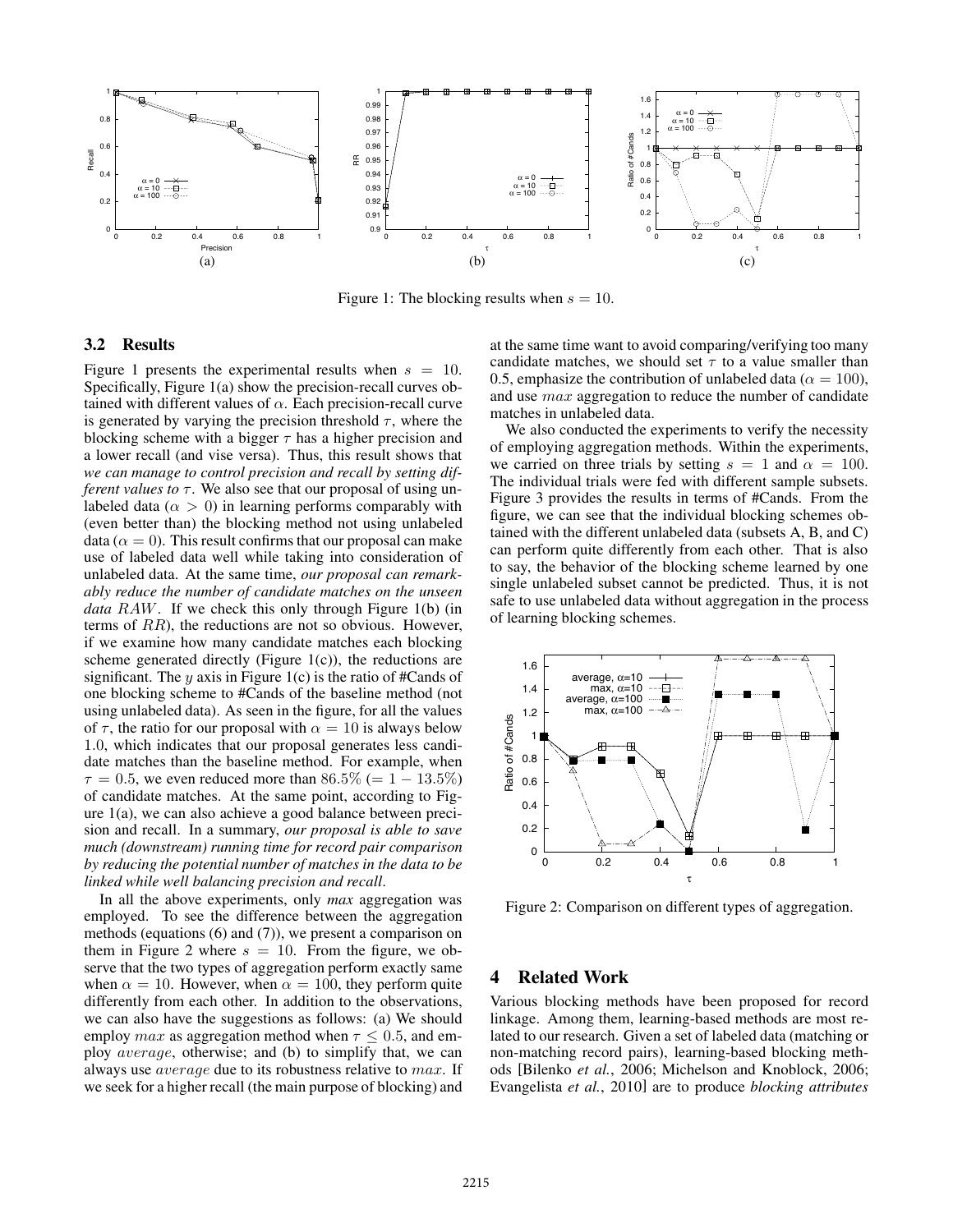

Figure 3: The ratio of #Cands when  $s = 1$ .

and *comparison methods* in the attributes by using the *objective*: maximize the number of matching record pairs found and minimize the number of non-matching record pairs in the same block. All the methods base their blocking schemes on disjunctive normal form (DNF) of blocking predicates. They differ from each other mostly in the way that the blocking predicates are combined in the process of searching for the best blocking scheme. Specifically, Bilenko et al. [2006] utilized a modified version of Peleg's greedy algorithm [Peleg, 2000], Michelson and Knoblock [2006] used a modified sequential covering algorithm [Mitchell, 1997], and Evangelista et al. [2010] used genetic programming. All the methods make use of only a set of labeled data to learn the blocking scheme. In contrast, in this paper, we propose to take into consideration unlabeled data into the learning as well for the aim of minimizing the number of candidate matches on the data to be integrated (or linked).

A number of methods on the basis of fast nearest-neighbor searching aims at adaptively solving the performance issue on the large scale of data, too. For example, Andoni and Indykthe [2006] proposed to use the Locality-Sensitive Hashing (LSH) scheme as an indexing method in approximate nearest neighbor search problem. Yan et al., [2007] proposed to achieve the adaptivity by dynamically adjusting the sizes of sliding windows for the well-known algorithm, the sorted neighborhood method. Later, Athitsos et al. [2008] proposed a distance-based hashing (DBH) to address the issue of finding a family of hash functions in LSH. Recently, Kim and Lee [2010] proposed an iterative LSH for a set of blocking methods called iterative blocking [Whang *et al.*, 2009]. However, the methods typically rely on strong metric assumption in the data space, while learning-based blocking methods (including ours) work with arbitrary blocking predicates.

There exists also a large amount of work adopting ad-hoc construction and manual tuning [Newcombe and Kennedy, 1962; McCallum *et al.*, 2000; Baxter and Christen, 2003; Gu and Baxter, 2004]. These methods focus on improving efficiency under the assumption that an accurate blocking function is known.

# 5 Conclusions

In this paper, we have proposed a novel algorithm for the problem of *blocking for record linkage*. The algorithm learns (not manually constructs) a good blocking scheme on the basis of both labeled data and unlabeled data. In contrast, previous learning-based methods for blocking can only utilize labeled data in learning. Our experimental results showed that the use of unlabeled data in learning can remarkably reduce the number of candidate matches while keeping the same level of coverage for true matches.

There exist two interesting directions for further extending our work: First, in the current implementation, to incorporate the large scale of unlabeled data in learning, we made use of only a simple sampling method, random sampling. It would be interesting to see how other sampling methods (e.g., guide the sampling by the distribution of the blocking attributes) can help. Second, in our experiments, we only studied the use of our proposal within a price comparison scenario. We would like to extend the study to other scenarios as well (e.g., linking Facebook records to LinkedIn records).

### References

- [Andoni and Indyk, 2006] Alexandr Andoni and Piotr Indyk. Near-optimal hashing algorithms for approximate nearest neighbor in high dimensions. In *FOCS*, 2006.
- [Athitsos *et al.*, 2008] Vassilis Athitsos, Michalis Potamias, Panagiotis Papapetrou, and George Kollios. Nearest neighbor retrieval using distance-based hashing. In *ICDE*, 2008.
- [Baxter and Christen, 2003] Rohan Baxter and Peter Christen. A comparison of fast blocking methods for record linkage. In *SIGKDD*, pages 25–27, 2003.
- [Bilenko *et al.*, 2006] Mikhail Bilenko, Beena Kamath, and Raymond J. Mooney. Adaptive blocking: Learning to scale up record linkage. In *ICDM*, pages 87–96, 2006.
- [Elfeky *et al.*, 2002] Mohamed G. Elfeky, Ahmed K. Elmagarmid, and Vassilios S. Verykios. Tailor: A record linkage tool box. In *ICDE*, pages 17–28, 2002.
- [Evangelista *et al.*, 2010] Luiz Osvaldo Evangelista, Eli Cortez, Altigran Soares da Silva, and Wagner Meira Jr. Adaptive and flexible blocking for record linkage tasks. *JIDM*, 1(2):167–182, 2010.
- [Gu and Baxter, 2004] Lifang Gu and Rohan A. Baxter. Adaptive filtering for efficient record linkage. In *ICDM*, 2004.
- [Karp, 1972] Richard M. Karp. Reducibility among combinatorial problems. In R. Miller and J. Thatcher, editors, *Complexity of Computer Computations*, pages 85– 103. Plenum Press, 1972.
- [Kim and Lee, 2010] Hung-Sik Kim and Dongwon Lee. Harra: Fast iterative hashed record linkage for large-scale data collections. In *EDBT*, pages 525–536, 2010.
- [McCallum et al., 2000] Andrew McCallum, Kamal Nigam, and Lyle H. Ungar. Efficient clustering of highdimensional data sets with application to reference matching. In *SIGKDD*, pages 169–178, 2000.